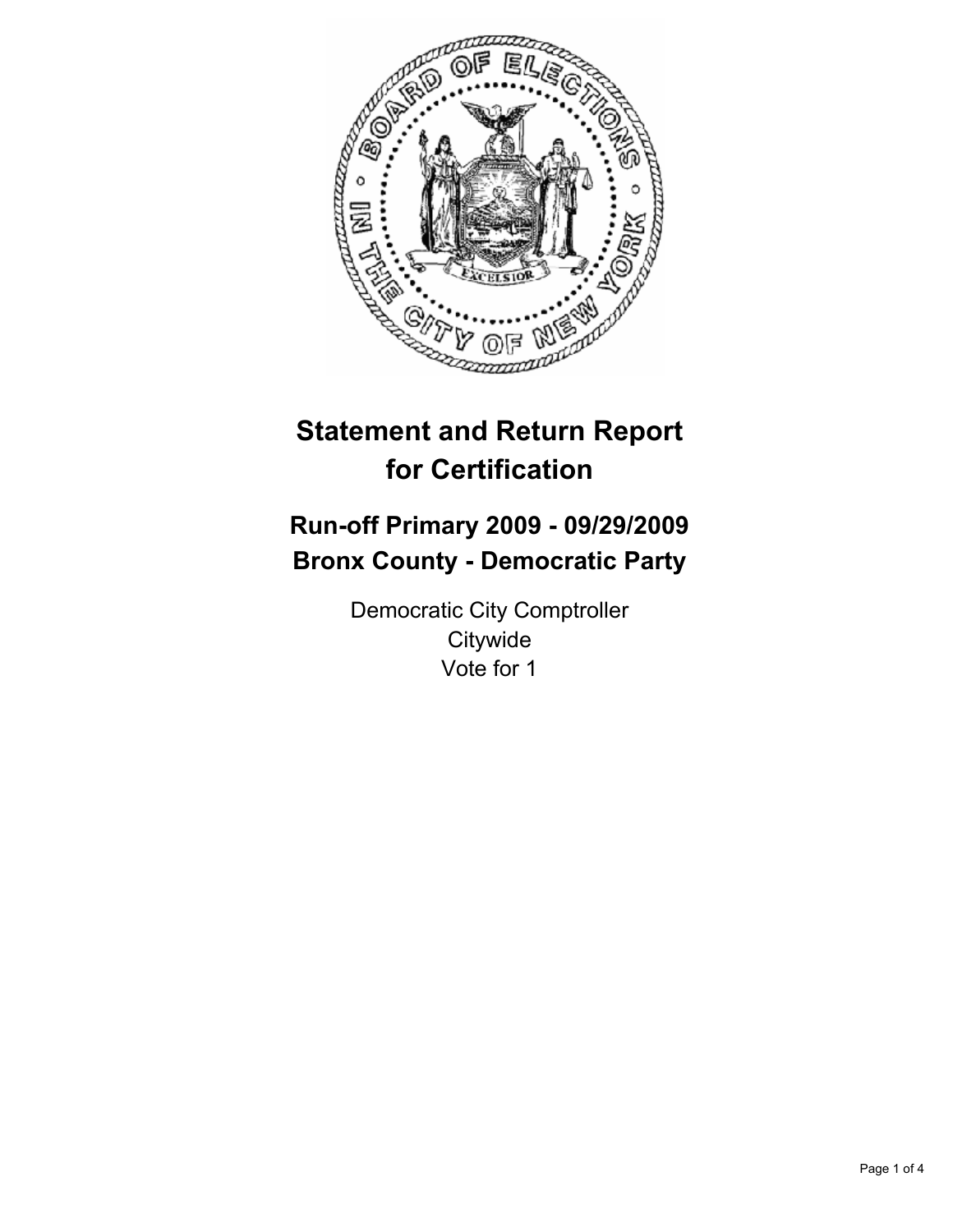

# **Assembly District 76**

| <b>EMERGENCY</b>    | 11    |
|---------------------|-------|
| ABSENTEE/MILITARY   | 55    |
| AFFIDAVIT           | 24    |
| JOHN C LIU          | 1,907 |
| <b>DAVID YASSKY</b> | 720   |
| <b>Total Votes</b>  | 2,627 |

# **Assembly District 77**

| <b>Total Votes</b> | 1.927 |
|--------------------|-------|
| DAVID YASSKY       | 540   |
| JOHN C LIU         | 1,387 |
| AFFIDAVIT          | 12    |
| ABSENTEE/MILITARY  | 97    |
| <b>EMERGENCY</b>   | 3     |

## **Assembly District 78**

| <b>Total Votes</b> | 1.384 |
|--------------------|-------|
| DAVID YASSKY       | 485   |
| JOHN C LIU         | 899   |
| AFFIDAVIT          | 8     |
| ABSENTEE/MILITARY  | 80    |
| <b>EMERGENCY</b>   | 4     |

## **Assembly District 79**

| <b>Total Votes</b> | 2.390 |
|--------------------|-------|
| DAVID YASSKY       | 629   |
| JOHN C LIU         | 1.761 |
| AFFIDAVIT          | 21    |
| ABSENTEE/MILITARY  | 81    |
| <b>EMERGENCY</b>   | 31    |

## **Assembly District 80**

| <b>EMERGENCY</b>   | 3     |
|--------------------|-------|
| ABSENTEE/MILITARY  | 185   |
| AFFIDAVIT          | 21    |
| JOHN C LIU         | 1,528 |
| DAVID YASSKY       | 1.014 |
| <b>Total Votes</b> | 2,542 |

#### **Assembly District 81**

| <b>Total Votes</b> | 4,661 |
|--------------------|-------|
| DAVID YASSKY       | 2,882 |
| JOHN C LIU         | 1,779 |
| <b>AFFIDAVIT</b>   | 26    |
| ABSENTEE/MILITARY  | 236   |
| <b>EMERGENCY</b>   | 15    |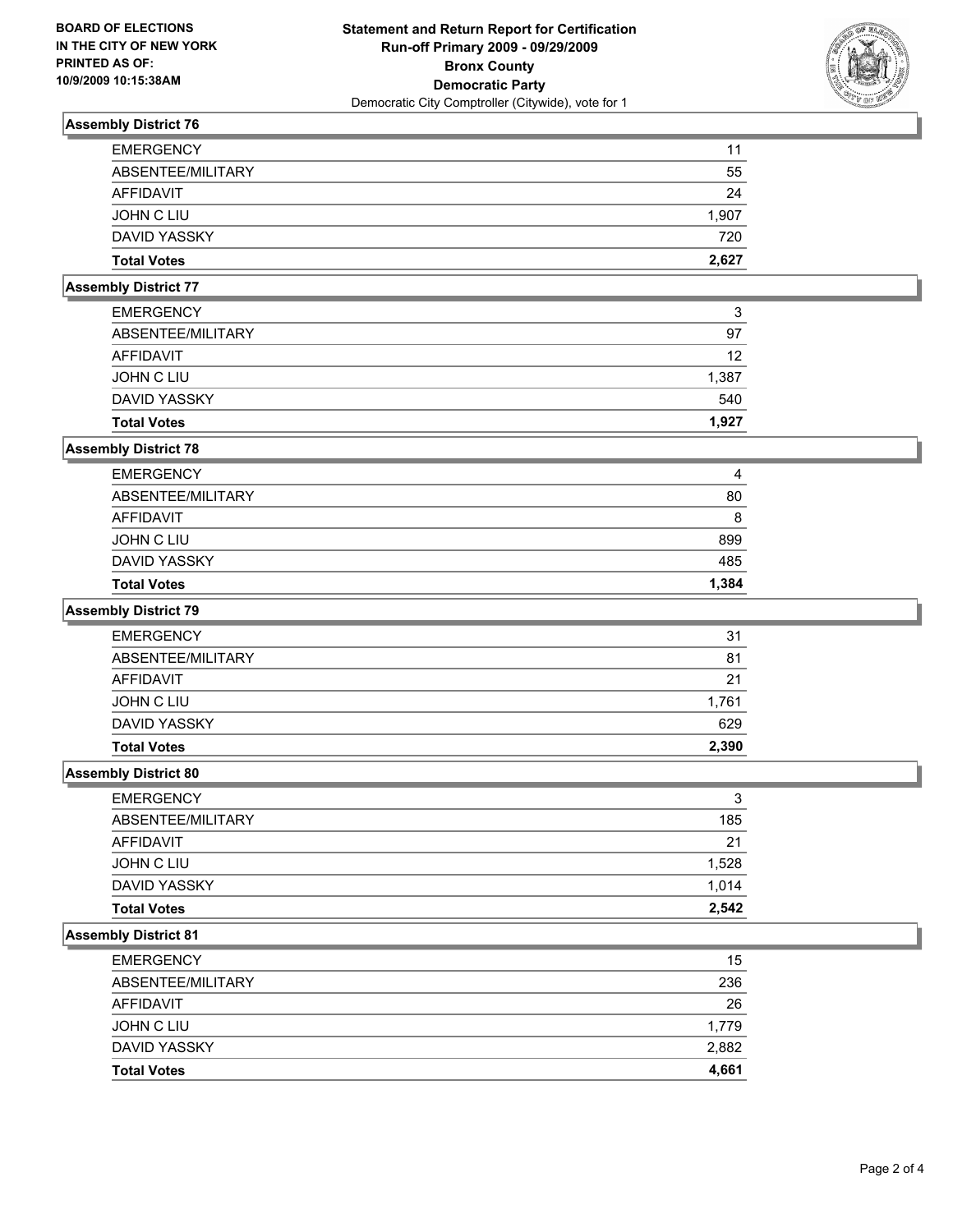

# **Assembly District 82**

| <b>EMERGENCY</b>   | 6     |
|--------------------|-------|
| ABSENTEE/MILITARY  | 200   |
| AFFIDAVIT          | 11    |
| JOHN C LIU         | 3,035 |
| DAVID YASSKY       | 1.235 |
| <b>Total Votes</b> | 4.270 |

# **Assembly District 83**

| <b>Total Votes</b> | 2.955 |
|--------------------|-------|
| DAVID YASSKY       | 646   |
| JOHN C LIU         | 2,309 |
| AFFIDAVIT          | 8     |
| ABSENTEE/MILITARY  | 121   |
| <b>EMERGENCY</b>   | 9     |

## **Assembly District 84**

| <b>Total Votes</b> | 1.775 |
|--------------------|-------|
| DAVID YASSKY       | 608   |
| JOHN C LIU         | 1,167 |
| AFFIDAVIT          | 12    |
| ABSENTEE/MILITARY  | 17    |
| <b>EMERGENCY</b>   | 14    |

#### **Assembly District 85**

| <b>Total Votes</b> | 1,849 |
|--------------------|-------|
| DAVID YASSKY       | 498   |
| JOHN C LIU         | 1,351 |
| AFFIDAVIT          | 13    |
| ABSENTEE/MILITARY  | 49    |
| <b>EMERGENCY</b>   | 9     |

### **Assembly District 86**

| <b>EMERGENCY</b>   | ◠     |
|--------------------|-------|
| ABSENTEE/MILITARY  | 39    |
| AFFIDAVIT          | 16    |
| JOHN C LIU         | 896   |
| DAVID YASSKY       | 376   |
| <b>Total Votes</b> | 1.272 |